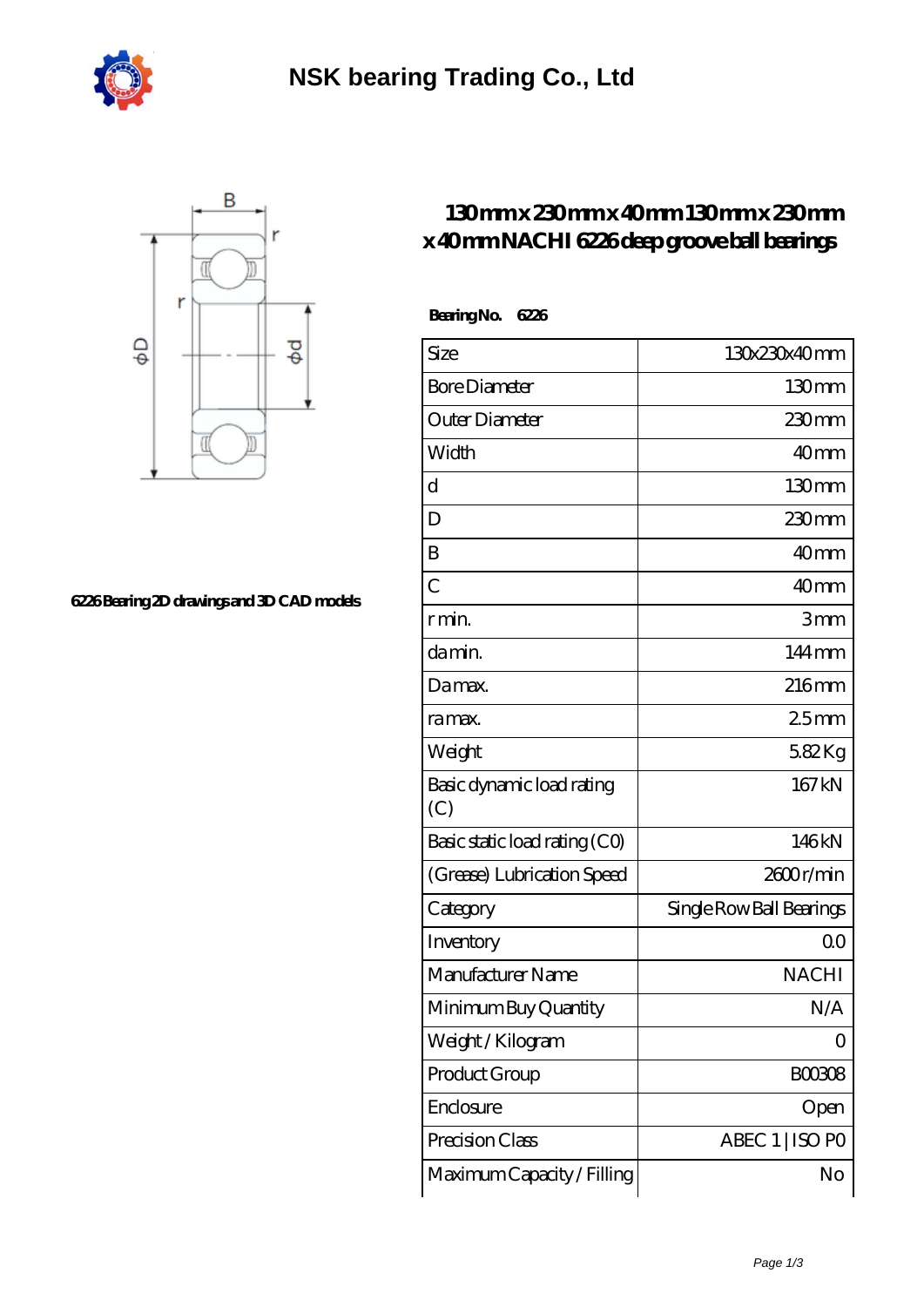

**[NSK bearing Trading Co., Ltd](https://indra-systems.com)**

| Slot                             |                                                                                                                                                                                                                              |
|----------------------------------|------------------------------------------------------------------------------------------------------------------------------------------------------------------------------------------------------------------------------|
| Rolling Element                  | <b>Ball Bearing</b>                                                                                                                                                                                                          |
| Snap Ring                        | No                                                                                                                                                                                                                           |
| <b>Internal Special Features</b> | No                                                                                                                                                                                                                           |
| Cage Material                    | Steel                                                                                                                                                                                                                        |
| Internal Clearance               | CO-Medium                                                                                                                                                                                                                    |
| Inch - Metric                    | Metric                                                                                                                                                                                                                       |
| Long Description                 | 130MM Bore; 230MM<br>Outside Diameter; 40MM<br>Outer Race Width; Open;<br>Ball Bearing, ABEC 1   ISO<br>PQ No Filling Slot; No Snap<br>Ring, No Internal Special<br>Features: CO Medium<br>Internal Clearance; Steel<br>Cage |
| <b>Other Features</b>            | Deep Groove                                                                                                                                                                                                                  |
| Category                         | Single Row Ball Bearing                                                                                                                                                                                                      |
| <b>UNSPSC</b>                    | 31171504                                                                                                                                                                                                                     |
| Harmonized Tariff Code           | 8482105068                                                                                                                                                                                                                   |
| Noun                             | Bearing                                                                                                                                                                                                                      |
| Keyword String                   | Ball                                                                                                                                                                                                                         |
| Manufacturer URL                 | http://www.nachiamerica.c<br>om                                                                                                                                                                                              |
| Outside Diameter                 | 9.055 Inch   230 Millimeter                                                                                                                                                                                                  |
| Bore                             | 5.118Inch   130Millimeter                                                                                                                                                                                                    |
| Inner Race Width                 | OInch   OMillimeter                                                                                                                                                                                                          |
| Outer Race Width                 | 1.575 Inch   40 Millimeter                                                                                                                                                                                                   |
| <b>BoreType</b>                  | Cylindrical Bore                                                                                                                                                                                                             |
| Configuration                    | Single Row                                                                                                                                                                                                                   |
| <b>Bore Size</b>                 | 130mm                                                                                                                                                                                                                        |
| Width                            | 40 <sub>mm</sub>                                                                                                                                                                                                             |
| Fillet Radius/Chamfer            | 3mm                                                                                                                                                                                                                          |
| Dynamic Load Rating              | 167,000N                                                                                                                                                                                                                     |
| Static Load Rating               | 146,000N                                                                                                                                                                                                                     |
|                                  |                                                                                                                                                                                                                              |